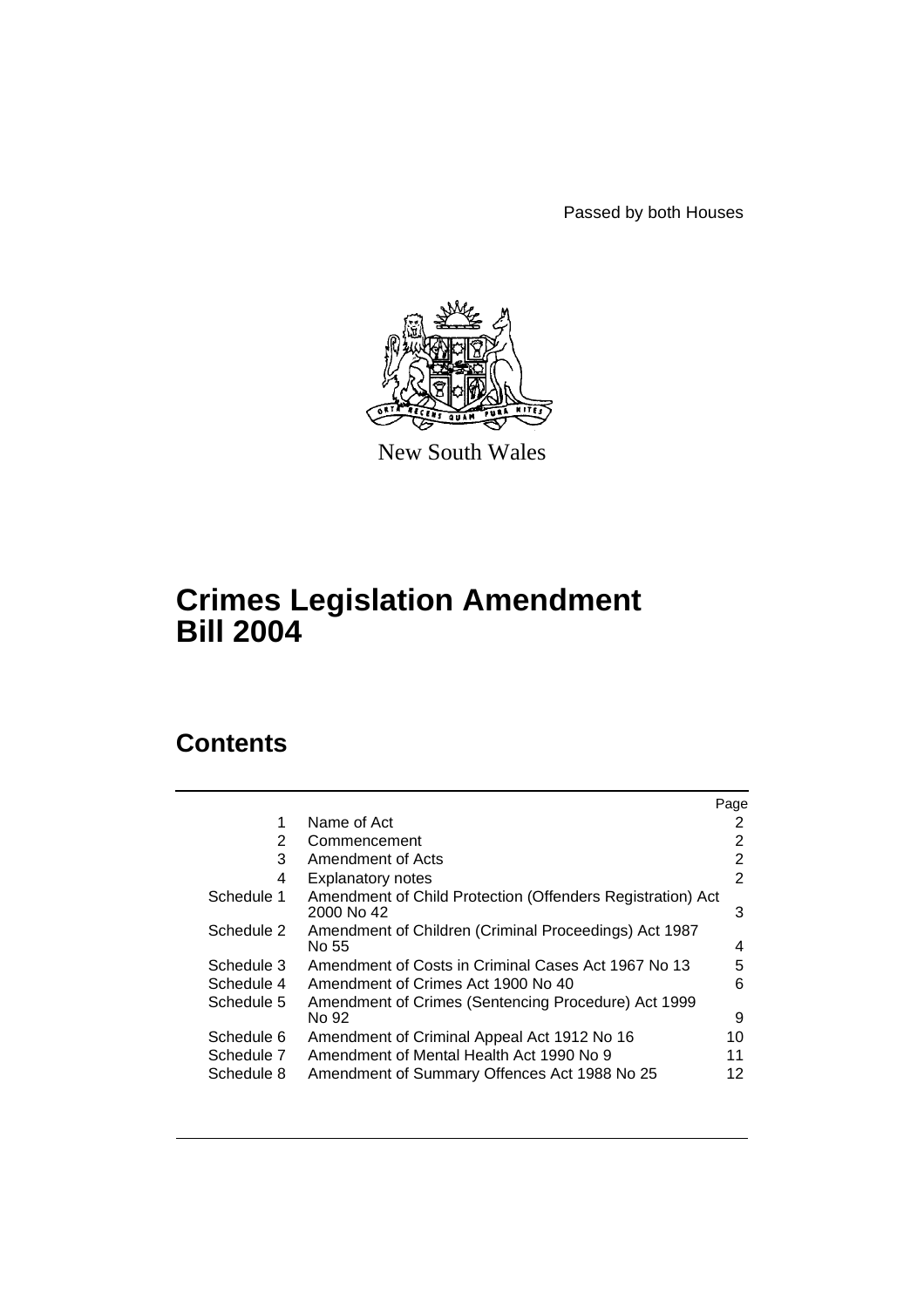*I certify that this PUBLIC BILL, which originated in the LEGISLATIVE ASSEMBLY, has finally passed the LEGISLATIVE COUNCIL and the LEGISLATIVE ASSEMBLY of NEW SOUTH WALES.*

> *Clerk of the Legislative Assembly. Legislative Assembly, Sydney, , 2004*



New South Wales

# **Crimes Legislation Amendment Bill 2004**

Act No , 2004

An Act to amend certain Acts with respect to criminal offences and proceedings for criminal offences; and for other purposes.

*I have examined this Bill, and find it to correspond in all respects with the Bill as finally passed by both Houses.*

*Chairman of Committees of the Legislative Assembly.*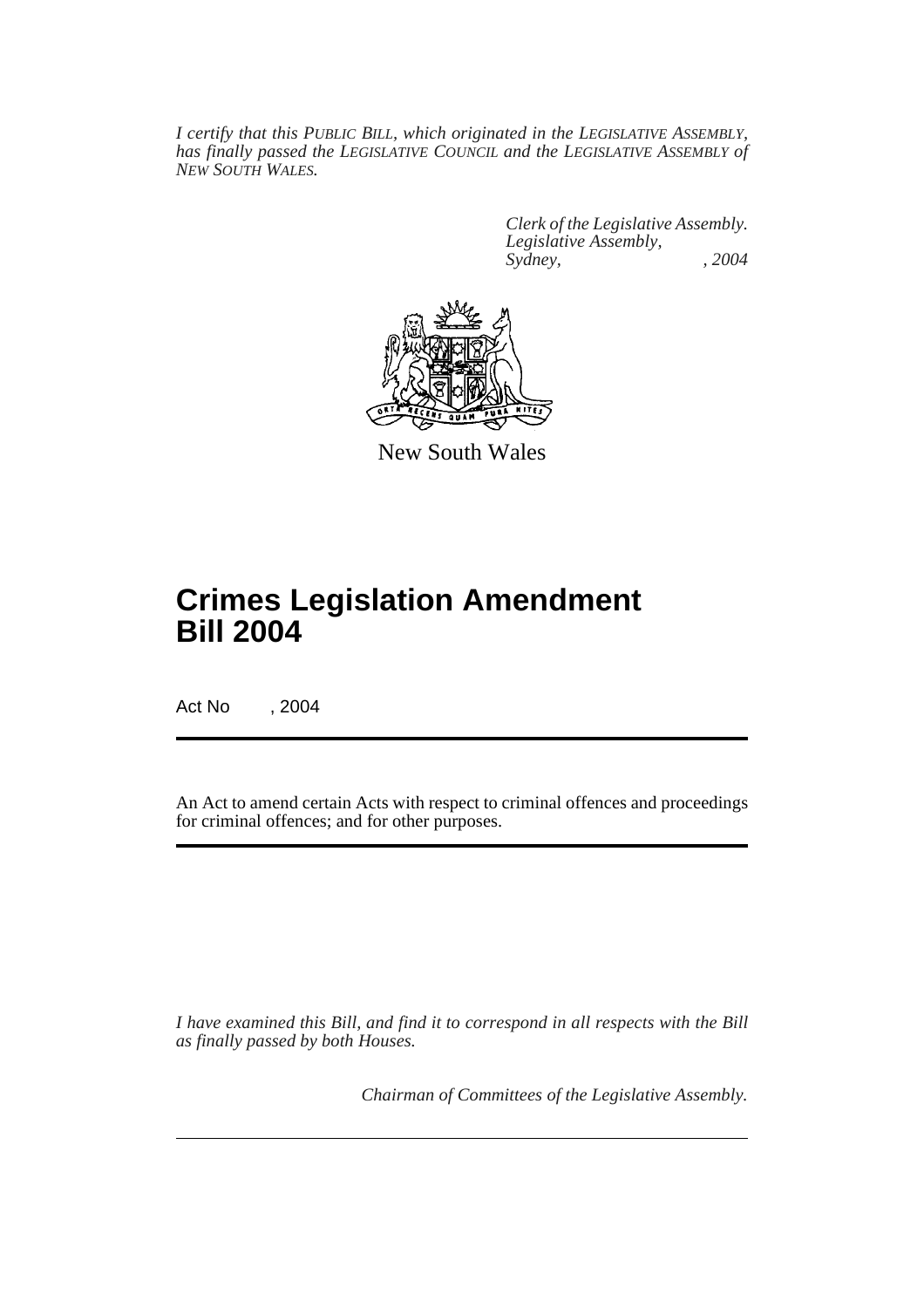# **The Legislature of New South Wales enacts:**

# **1 Name of Act**

This Act is the *Crimes Legislation Amendment Act 2004*.

# **2 Commencement**

This Act commences on the date of assent.

# **3 Amendment of Acts**

The Acts specified in Schedules 1–8 are amended as set out in those Schedules.

# **4 Explanatory notes**

Matter appearing under the heading "Explanatory note" in any of the Schedules does not form part of this Act.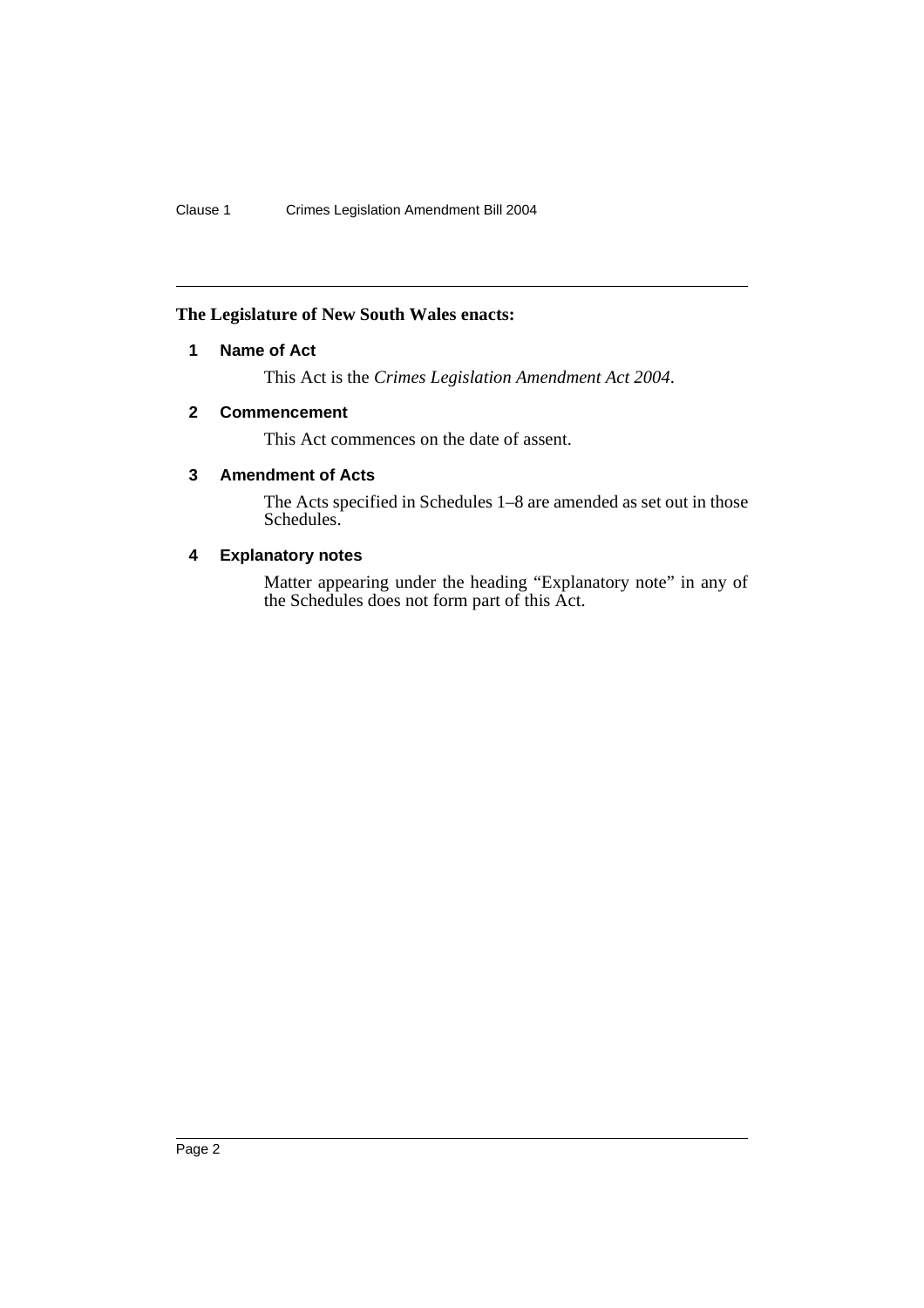Amendment of Child Protection (Offenders Registration) Act 2000 No 42 Schedule 1

# **Schedule 1 Amendment of Child Protection (Offenders Registration) Act 2000 No 42**

(Section 3)

#### **Section 3 Definitions**

Insert after paragraph (d) of the definition of *Class 2 offence* in section 3 (1):

> (d1) an offence under section 21G of the *Summary Offences Act 1988*, where the person who was being filmed as referred to in that section was then a child, or

#### **Explanatory note**

This amendment provides that the offence of filming a child for indecent purposes (part of a new offence arising from the amendment to the Summary Offences Act 1988 set out in Schedule 8) is to be a **Class 2 offence** for the purposes of the Child Protection (Offenders Registration) Act 2000. Consequently, the registration procedures and reporting obligations under that Act will apply to persons found guilty of such an offence.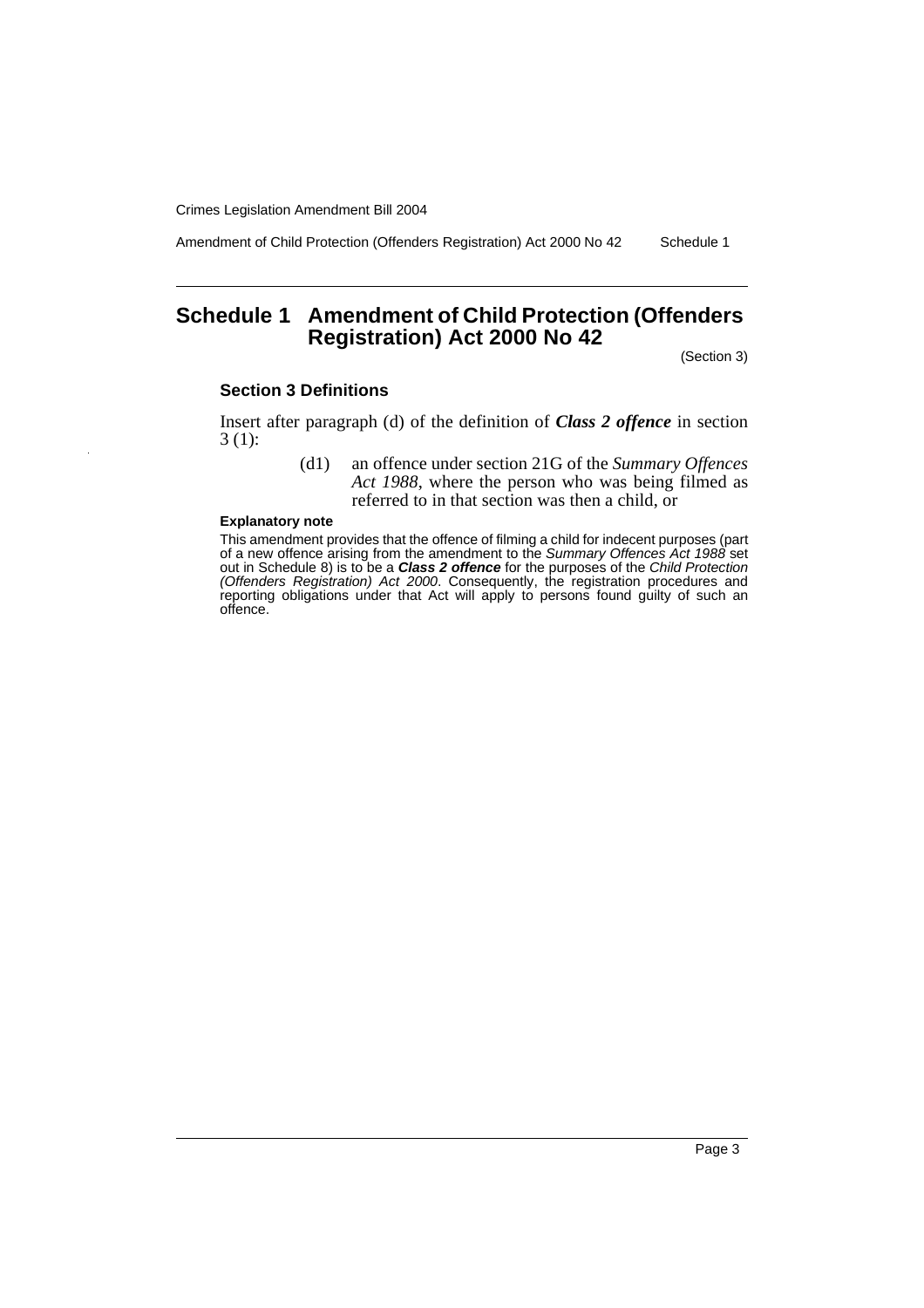Schedule 2 Amendment of Children (Criminal Proceedings) Act 1987 No 55

# **Schedule 2 Amendment of Children (Criminal Proceedings) Act 1987 No 55**

(Section 3)

## **[1] Section 11 Publication and broadcasting of names**

Insert after section 11 (1) (c):

(d) any person who is a brother or sister of a victim of the offence to which the proceedings relate, where that person and the victim were both children when the offence was committed.

## **[2] Section 11 (1A) (b)**

Insert ", or is deceased," after "child".

#### **[3] Schedule 2 Savings and transitional provisions**

Insert at the end of clause 1 (1):

*Crimes Legislation Amendment Act 2004*, to the extent to which it amends this Act

#### **[4] Schedule 2**

Insert at the end of the Schedule, with appropriate Part and clause numbers:

# **Part Provision consequent on enactment of Crimes Legislation Amendment Act 2004**

#### **Publication and broadcasting of names**

Section 11, as amended by the *Crimes Legislation Amendment Act 2004*, extends to proceedings commenced before the commencement of those amendments.

#### **Explanatory note**

Item [1] extends the class of persons whose names are not to be published or broadcast in respect of criminal proceedings involving a child.

Item [2] extends the prohibition on publishing or broadcasting the name of a child who has been involved in criminal proceedings to a child who is deceased.

Items [3] and [4] deal with savings and transitional matters.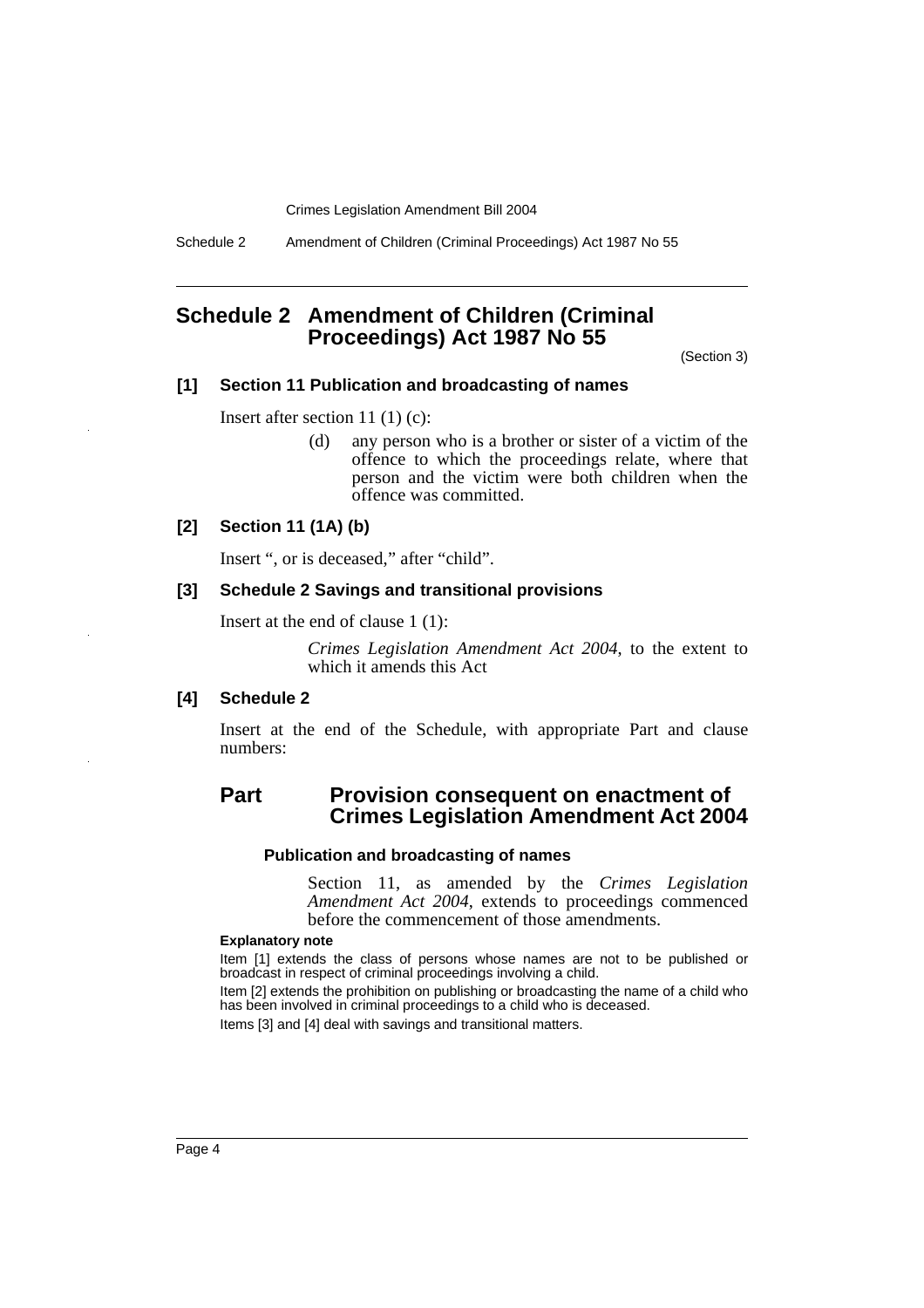Amendment of Costs in Criminal Cases Act 1967 No 13 Schedule 3

# **Schedule 3 Amendment of Costs in Criminal Cases Act 1967 No 13**

(Section 3)

## **Section 2 Certificate may be granted**

Insert "a special hearing conducted under section 19 of the *Mental Health (Criminal Procedure) Act 1990* and also includes" after "includes" in section 2 (3).

#### **Explanatory note**

This amendment ensures that a certificate for the payment of a defendant's costs can be given in relation to the defendant in a special hearing conducted under section 19 of the *Mental Health (Criminal Procedure) Act 1990* in the same way as it can be given in relation to the defendant in a trial being conducted with respect to criminal proceedings generally.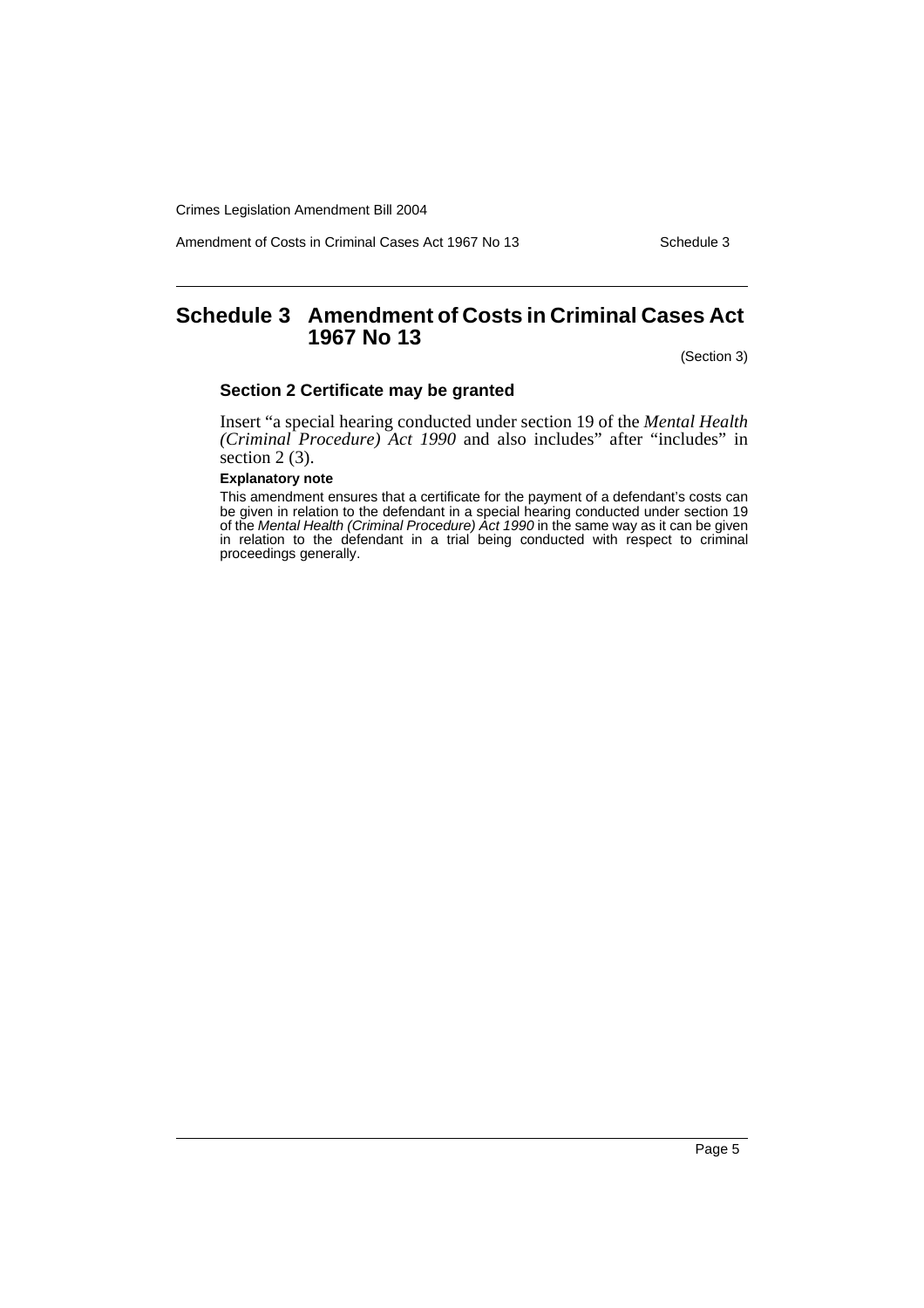Schedule 4 Amendment of Crimes Act 1900 No 40

# **Schedule 4 Amendment of Crimes Act 1900 No 40**

(Section 3)

## **[1] Section 52A Dangerous driving: substantive matters**

Insert after section 52A (5) (f):

- (g) the person falling from the vehicle, or being thrown or ejected from the vehicle, while being conveyed in or on the vehicle (whether as a passenger or otherwise),
- (h) an impact between any object (including the ground) and the person, as a consequence of the person (or any part of the person) being or protruding outside the vehicle, while the person is being conveyed in or on the vehicle (whether as a passenger or otherwise).

## **[2] Section 52B Dangerous navigation: substantive matters**

Insert after section 52B (5) (f):

- (g) the person falling from the vessel, or being thrown or ejected from the vessel, while being conveyed in or on the vessel (whether as a passenger or otherwise),
- (h) an impact between any object (including the water and the ground) and the person, as a consequence of the person (or any part of the person) being or protruding outside the vessel, while the person is being conveyed in or on the vessel (whether as a passenger or otherwise).

## **[3] Section 80A Sexual assault by forced self-manipulation**

Insert in alphabetical order in section 80A (1):

*circumstances of aggravation* means circumstances in which:

- (a) at the time of, or immediately before or after, the commission of the offence, the alleged offender maliciously inflicts actual bodily harm on the alleged victim or any other person who is present or nearby, or
- (b) at the time of, or immediately before or after, the commission of the offence, the alleged offender threatens to inflict actual bodily harm on the alleged victim or any other person who is present or nearby by means of an offensive weapon or instrument, or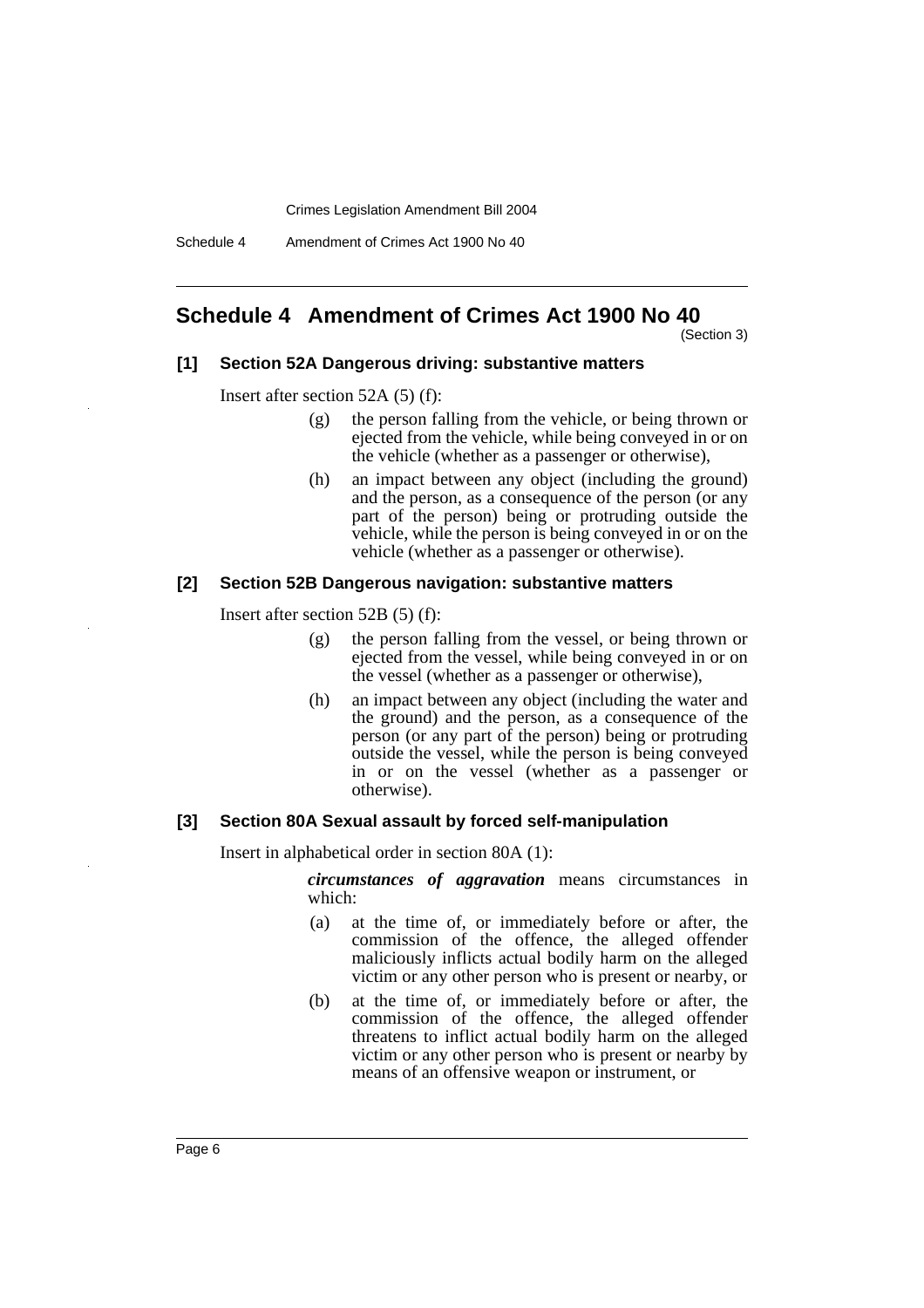Amendment of Crimes Act 1900 No 40 Schedule 4

- (c) the alleged offender is in the company of another person or persons, or
- (d) the alleged victim is under the age of 16 years, or
- (e) the alleged victim is (whether generally or at the time of the commission of the offence) under the authority of the alleged offender, or
- (f) the alleged victim has a serious physical disability, or
- (g) the alleged victim has a serious intellectual disability.

## **[4] Section 80A (2) and (2A)**

Omit section 80A (2). Insert instead:

- (2) Any person who compels another person to engage in selfmanipulation, by means of a threat that the other person could not reasonably be expected to resist, is liable to imprisonment for 14 years.
- (2A) Any person who compels another person to engage in selfmanipulation:
	- (a) by means of a threat that the other person could not reasonably be expected to resist, and
	- (b) in circumstances of aggravation,

is liable to imprisonment for 20 years.

## **[5] Eleventh Schedule Savings and transitional provisions**

Insert at the end of the Schedule, with appropriate Part and clause numbers:

# **Part Crimes Legislation Amendment Act 2004**

## **Dangerous driving and dangerous navigation**

- (1) Section 52A, as in force immediately before its amendment by the *Crimes Legislation Amendment Act 2004*, continues to apply to circumstances arising before the commencement of that amendment as if that amendment had not been made.
- (2) Section 52B, as in force immediately before its amendment by the *Crimes Legislation Amendment Act 2004*, continues to apply to circumstances arising before the commencement of that amendment as if that amendment had not been made.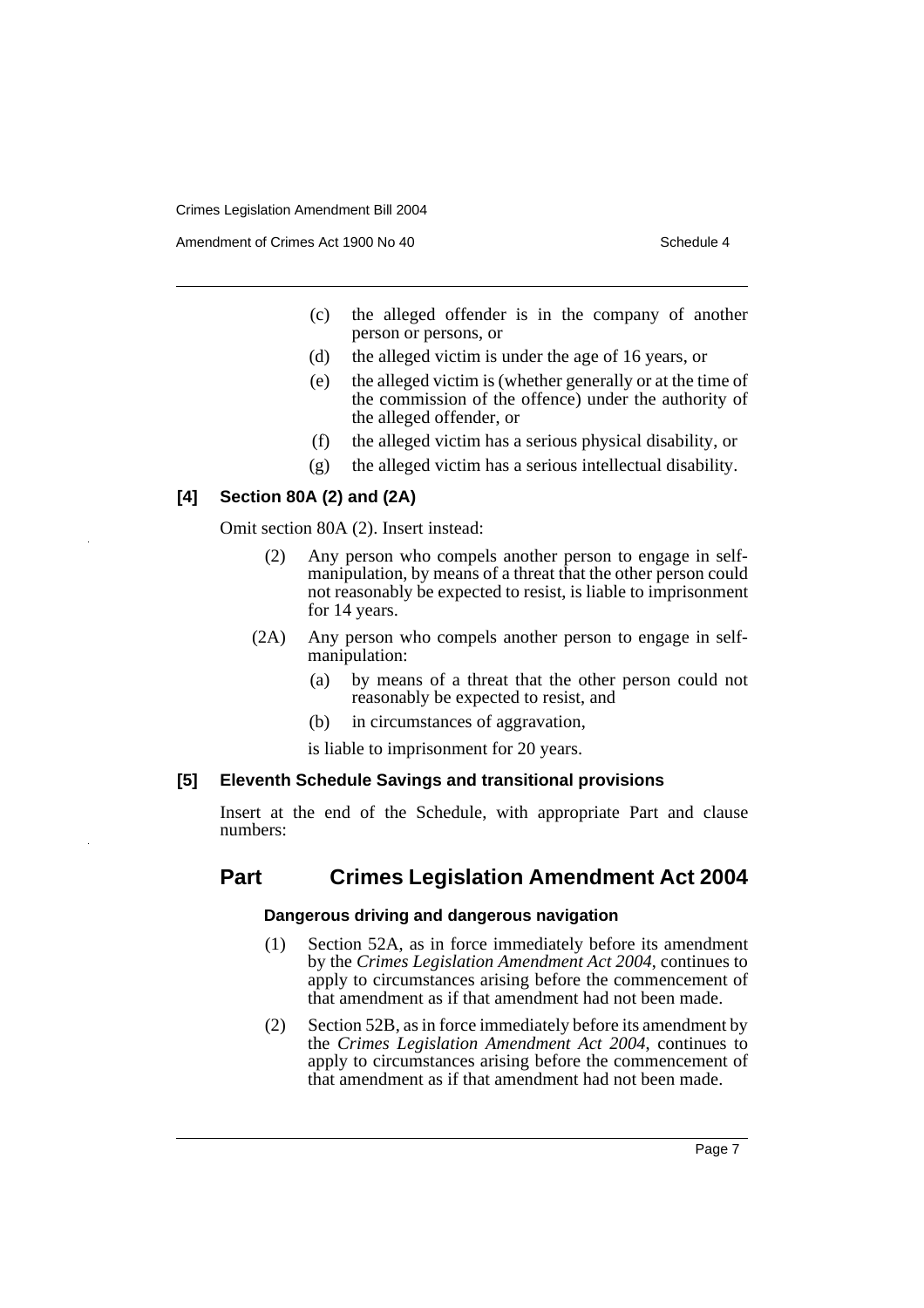Schedule 4 Amendment of Crimes Act 1900 No 40

#### **Sexual assault by forced self-manipulation**

Section 80A, as in force immediately before its amendment by the *Crimes Legislation Amendment Act 2004*, continues to apply to an offence committed before the commencement of those amendments as if those amendments had not been made.

#### **Explanatory note**

Item [1] amends section 52A so as to extend the range of circumstances that can give rise to an offence of dangerous driving occasioning death or grievous bodily harm. Item [2] amends section 52B so as to extend the range of circumstances that can give rise to an offence of dangerous navigation occasioning death or grievous bodily harm. Items [3] and [4] amend section 80A so as to create separate offences of sexual assault by forced self-manipulation and sexual assault by forced self-manipulation in circumstances of aggravation. **Circumstances of aggravation** are defined in the same way as they are defined in relation to other sexual assaults. One consequence of this similarity is that the penalty of 20 years that currently applies if the victim is under 10 years' old will in future apply if the victim is under 16 years' old.

Item [5] deals with savings and transitional matters.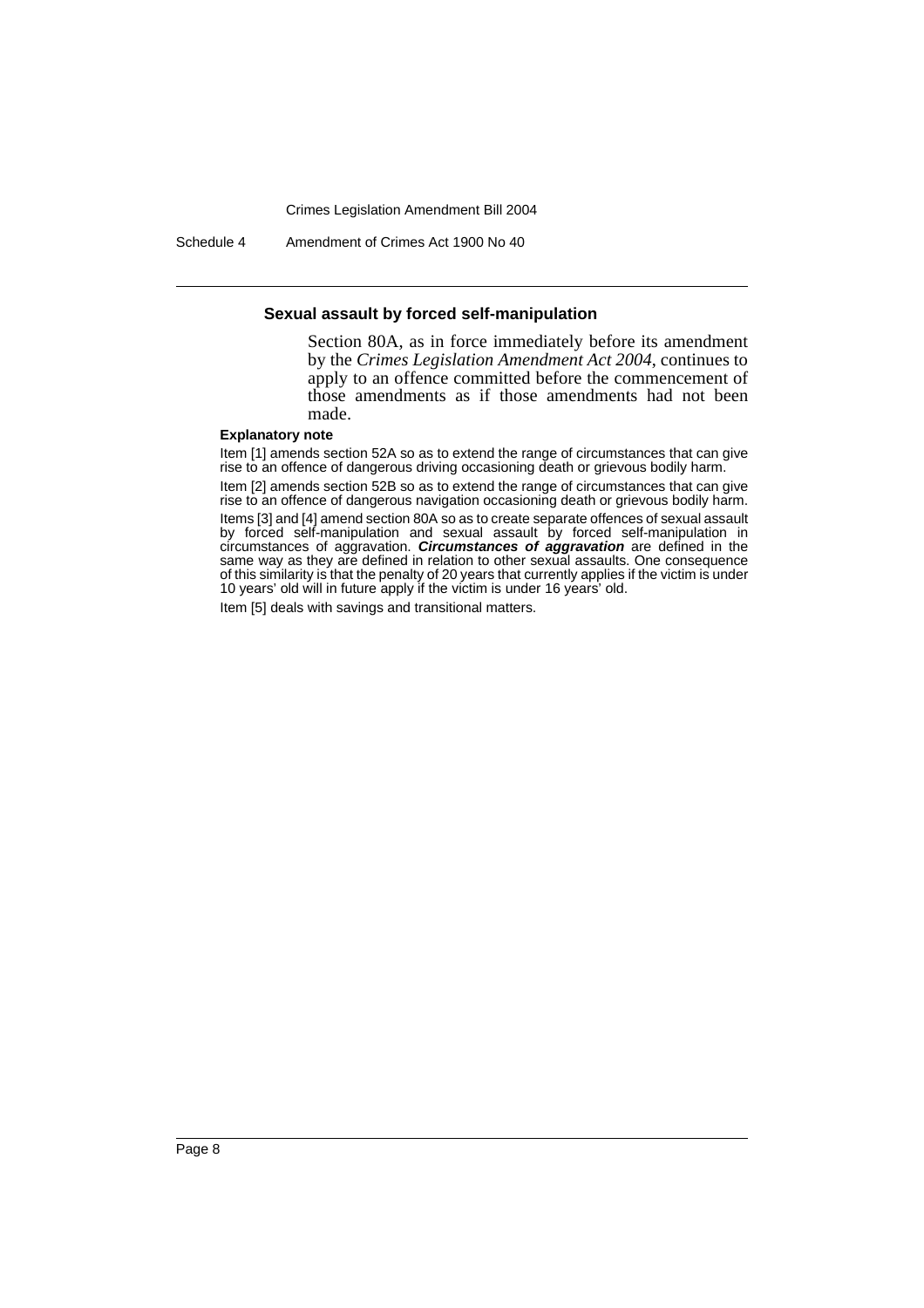Amendment of Crimes (Sentencing Procedure) Act 1999 No 92 Schedule 5

# **Schedule 5 Amendment of Crimes (Sentencing Procedure) Act 1999 No 92**

(Section 3)

## **Section 100J Functions of Sentencing Council**

Omit section 100J (1) (b). Insert instead:

- (b) to advise and consult with the Minister in relation to:
	- (i) matters suitable for guideline judgments under Division 4 of Part 3, and
	- (ii) the submissions to the Court of Criminal Appeal to be made by the Minister in guideline proceedings,

#### **Explanatory note**

This amendment enables the Sentencing Council to advise and consult with the Minister administering the Crimes (Sentencing Procedure) Act 1999 in relation to all matters that are suitable for guideline judgments by the Court of Criminal Appeal, not just in relation to offences (as is currently the case), and in relation to submissions to be made by the Minister in guideline proceedings generally, not just submissions concerning applications for guideline judgments (as is currently the case).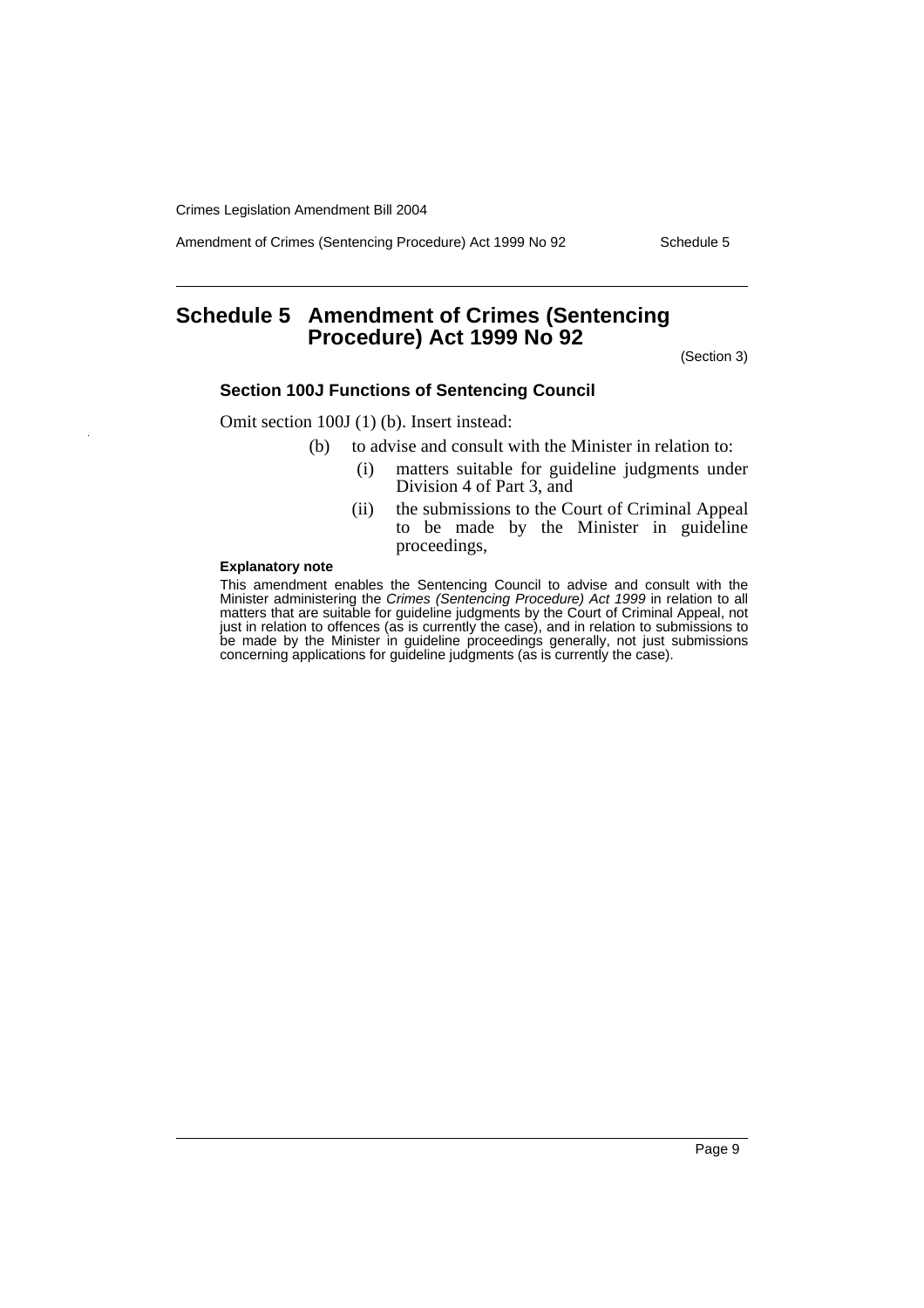Schedule 6 Amendment of Criminal Appeal Act 1912 No 16

# **Schedule 6 Amendment of Criminal Appeal Act 1912 No 16**

(Section 3)

## **Section 7 Powers of court in special cases**

Insert "or may make such other order (including an order releasing the appellant from custody, either unconditionally or subject to conditions) as the court considers appropriate" after "due process of law" in section 7 (4).

## **Explanatory note**

This amendment allows the Court of Criminal Appeal to make the same kinds of order with respect to an appellant whom it finds not guilty by reason of mental illness as a court of trial may make under section 39 of the Mental Health (Criminal Procedure) Act 1990 in respect of a person whom a jury finds not guilty by reason of mental illness.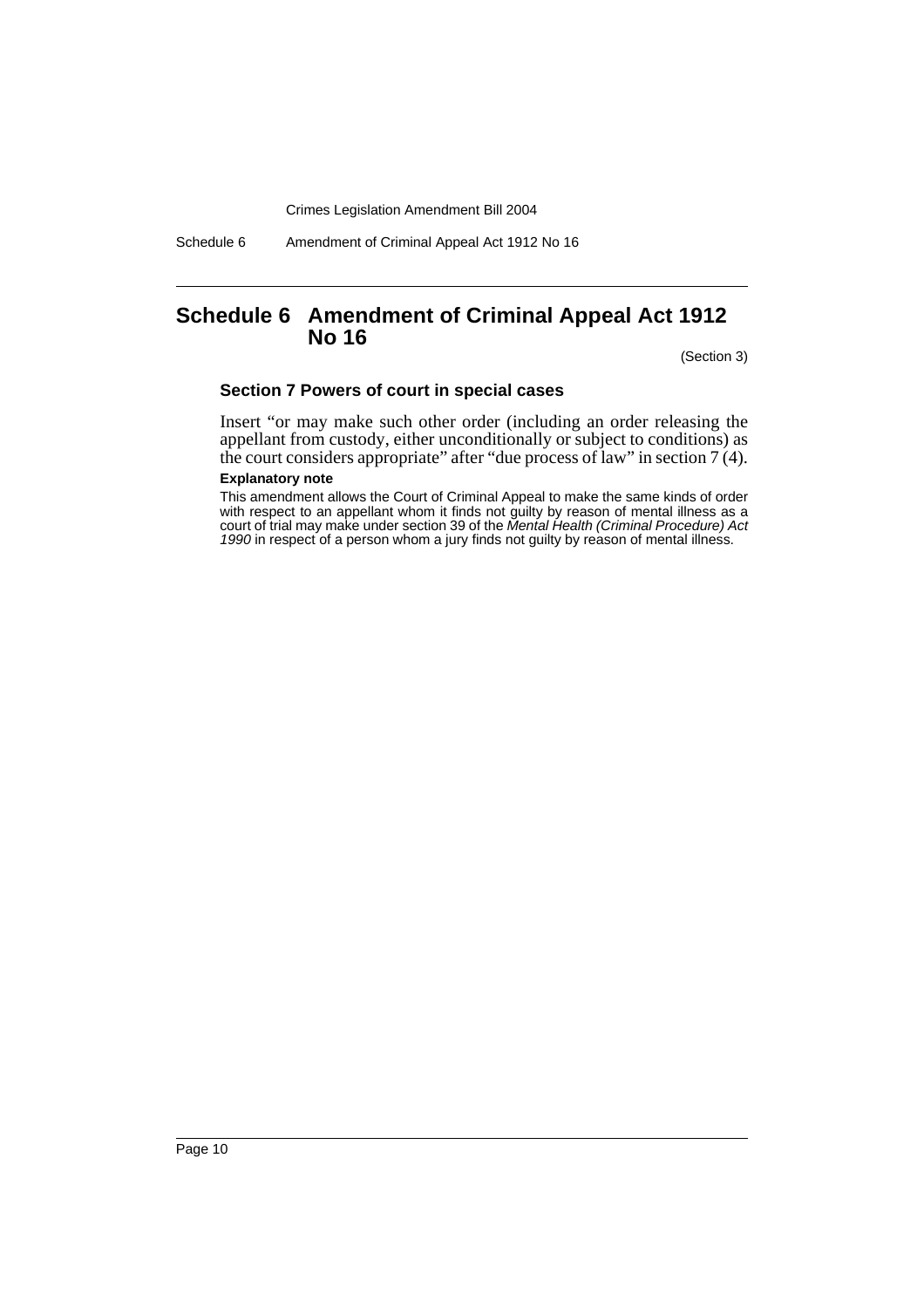Amendment of Mental Health Act 1990 No 9 Schedule 7

#### **Schedule 7 Amendment of Mental Health Act 1990 No 9** (Section 3)

#### **[1] Section 81 Tribunal to review cases of persons found not guilty by reason of mental illness**

Omit section 81 (1) (b). Insert instead:

- (b) to a person found, after a trial by a court or on an appeal, to be not guilty by reason of mental illness and ordered:
	- (i) under section 39 of the *Mental Health (Criminal Procedure) Act 1990*, or
	- (ii) under section 7 (4) of the *Criminal Appeal Act 1912* (including that subsection as applied by section 5AA (5) of that Act),

to be detained in a hospital or other place or to be released from custody subject to conditions.

### **[2] Section 101 Termination of classification as forensic patient of person found not guilty by reason of mental illness**

Omit section 101 (1) (b). Insert instead:

- (b) to a person found, after a trial by a court or on an appeal, to be not guilty by reason of mental illness and ordered:
	- (i) under section 39 of the *Mental Health (Criminal Procedure) Act 1990*, or
	- (ii) under section 7 (4) of the *Criminal Appeal Act 1912* (including that subsection as applied by section 5AA (5) of that Act),

to be detained in a hospital or other place or to be released from custody subject to conditions.

## **[3] Schedule 1 Dictionary of terms used in the Act**

Insert ", or released from custody subject to conditions," after "other place" in paragraph (a) of the definition of *forensic patient*.

### **Explanatory note**

Item [1] extends the power of review conferred on the Mental Health Review Tribunal by section 81 of the Mental Health Act 1990 to persons who are conditionally released under section 39 of the Mental Health (Criminal Procedure) Act 1990 or section 7 of the Criminal Appeal Act 1912, rather than (as is currently the case) only those persons who are ordered under those provisions to be detained in custody.

Item [2] extends section 101 of the Mental Health Act 1990, and item [3] extends the definition of **forensic patient** in the Dictionary to the Mental Health Act 1990, to include a reference to persons so released.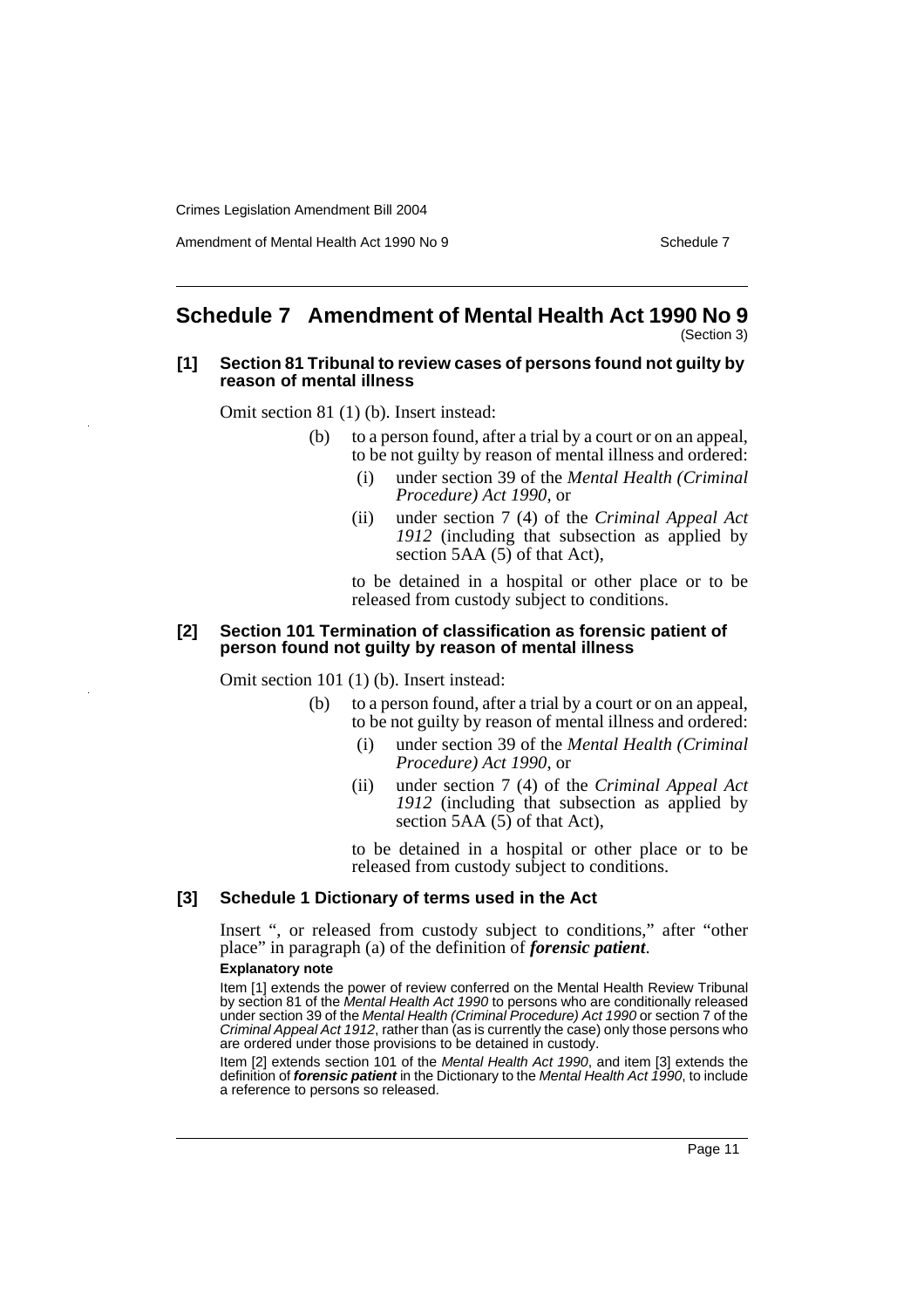Schedule 8 Amendment of Summary Offences Act 1988 No 25

# **Schedule 8 Amendment of Summary Offences Act 1988 No 25**

(Section 3)

#### **Part 3B**

Insert after Part 3A:

# **Part 3B Filming for indecent purposes**

#### **21G Filming for indecent purposes**

- (1) Any person who films, or attempts to film, another person to provide sexual arousal or sexual gratification, whether for himself or herself or for a third person, where the other person:
	- (a) is in a state of undress, or is engaged in a private act, in circumstances in which a reasonable person would reasonably expect to be afforded privacy, and
	- (b) does not consent to being filmed,

is guilty of an offence.

Maximum penalty: 100 penalty units or imprisonment for 2 years, or both.

- (2) For the purposes of this section:
	- (a) a person *films another person* if the person causes one or more images (whether still or moving) of another person to be recorded or transmitted for the purpose of enabling himself or herself, or a third person, to observe those images (whether while the other person is being filmed or later), and
	- (b) a person is *engaged in a private act* if the person is engaged in using the toilet, showering or bathing, carrying on a sexual act of a kind not ordinarily done in public or any other like activity.

#### **21H Installing device to facilitate filming for indecent purposes**

Any person who installs any device, or constructs or adapts the fabric of any building, vehicle, vessel, tent or temporary structure for the purpose of facilitating the installation or